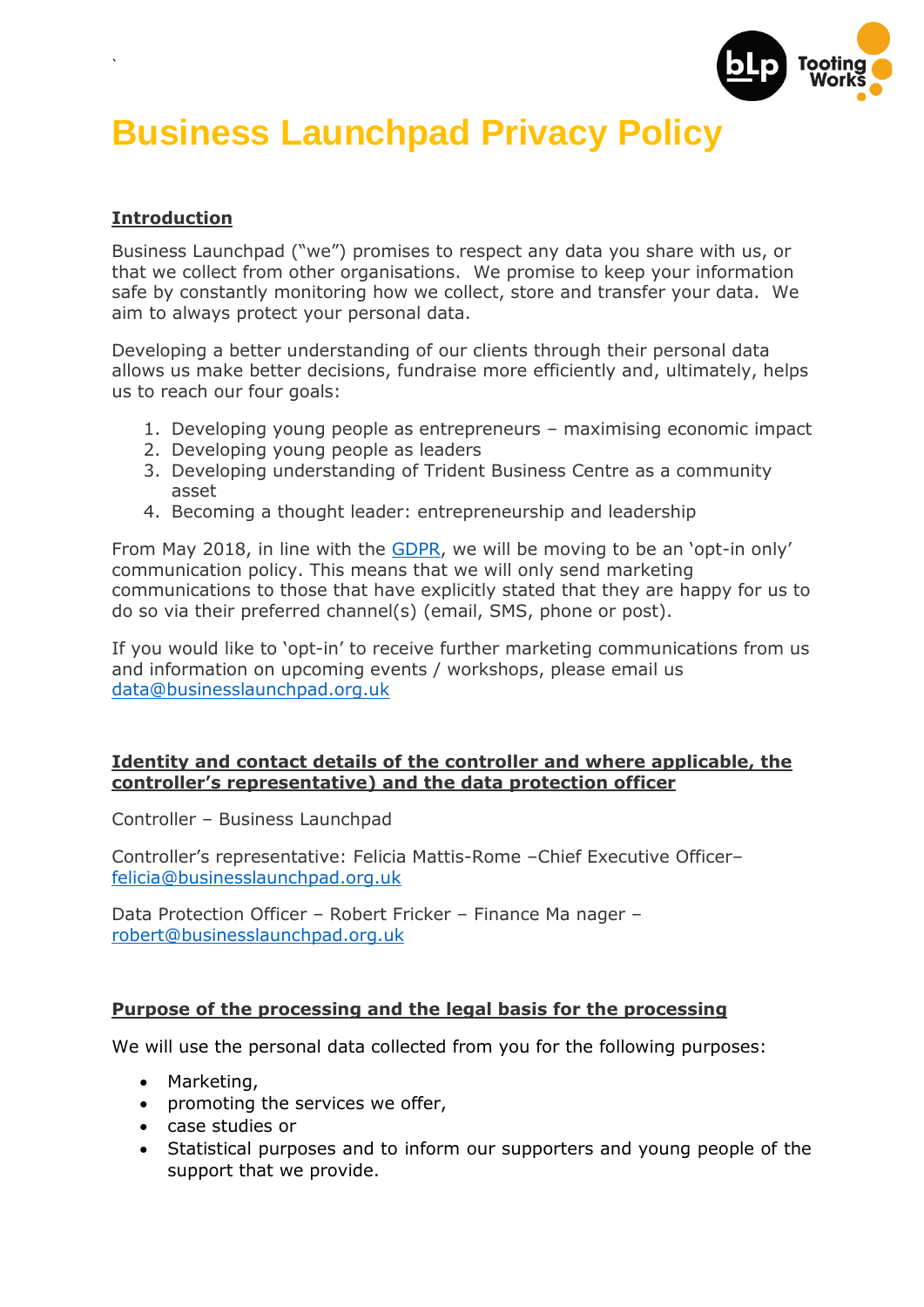

We will seek to obtain consent from everyone whose data we collect. This serves as our legal basis for processing.

By 'opting in' you confirm that you are consenting to Business Launchpad's use of your personal data for the aforementioned purposes(s) and are granting Business Launchpad permission to carry out those actions and/activities.

# **The legitimate interests of the controller or third party, where applicable**

Some examples of Business Launchpad's legitimate interests include:

- Fundraising purposes identities will remain anonymous
- Contractual reporting requirements
- Assessing eligibility

`

### **Categories of personal data**

The EU's General Data Protection Regulation ("GDPR") defines "personal data" as:

*"any information relating to an identified or identifiable natural person ('data subject'); an identifiable natural person is one who can be identified, directly or indirectly, in particular by reference to an identifier such as a name, an identification number, location data, an online identifier or to one or more factors specific to the physical, physiological, genetic, mental, economic, cultural or social identity of that natural person".*

The GDPR classifies certain data as belonging to "special categories", as follows:

- Racial origin;
- Ethnic origin:
- Political opinions;
- Religious beliefs:
- Membership to a trade-union;
- Genetic data:
- Biometric data;
- Health data;
- Data concerning a natural person's sex life;
- Sexual orientation; and
- Other.

Some examples of data we collect at Business Launchpad include:

- Personal data
- Criminal record information
- Benefits
- Disability
- Education
- Racial and Ethnic Origin
- Turnover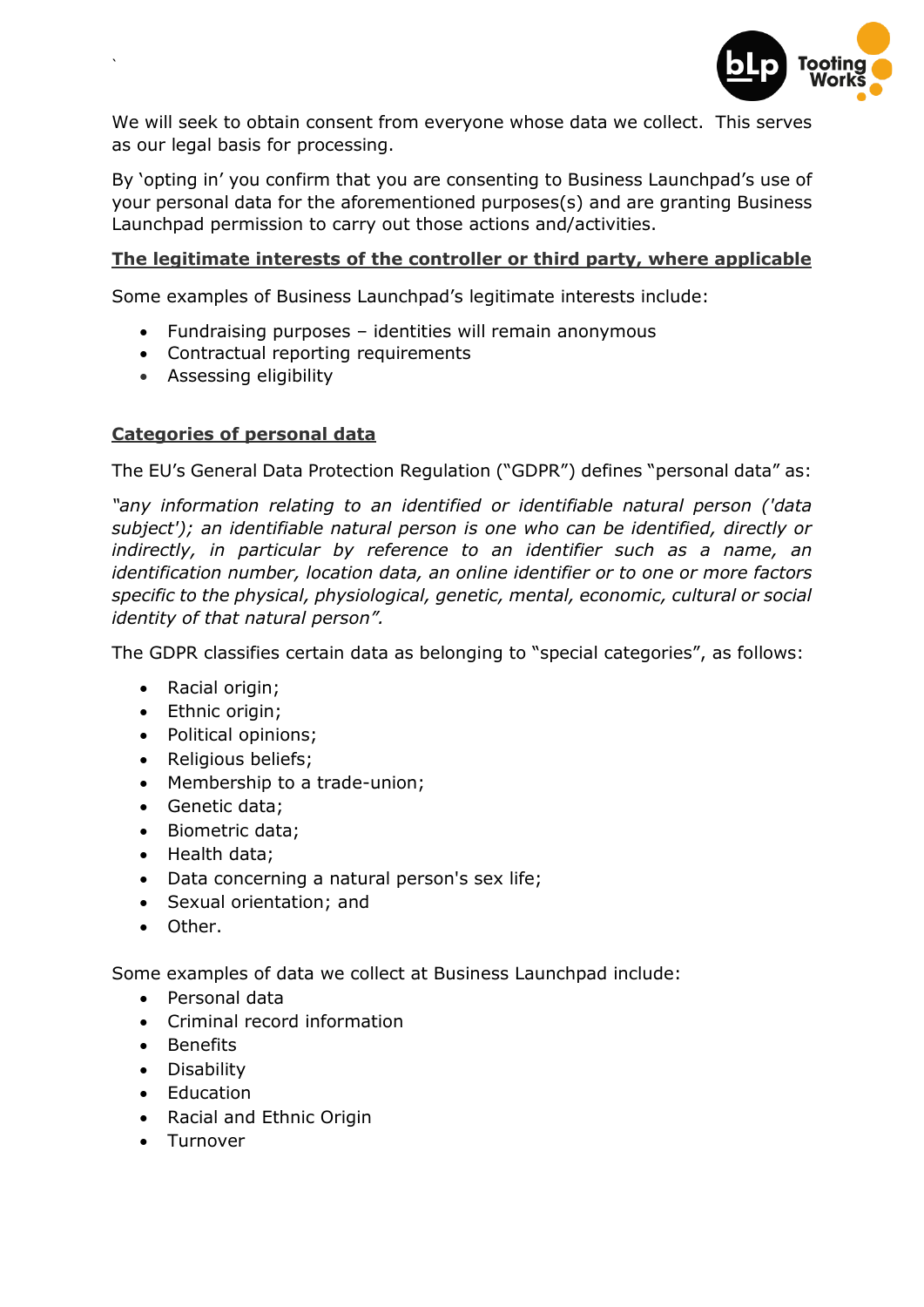

### **Any recipient or categories of recipients of the personal data**

Business Launchpad is responsible for ensuring the security of its data processing facilities and other information assets in relation to third parties. This procedure applies to all situations where third parties require access to any of Business Launchpad's data, including all of the following categories of external parties with whom Business Launchpad may have agreements in place:

- Service providers, including managed security service providers;
- Clients and customers:
- Outsourcing suppliers including: facilities, operations, IT systems, data collection and call centres;
- Consultants:
- Auditors:

`

- Providers of IT systems and services:
- Providers of cleaning, catering and other outsourced support services; and
- Temporary staff, including placement and other short-term appointments.

Business Launchpad is responsible for assessing associated third-party risks according to the category and level of risk involved

### **Details of transfers to third country and safeguards**

Business Launchpad is committed to ensuring that all personal information collected and processed is appropriate for the stated purpose(s) and shall not constitute an invasion of your privacy. We may share your personal data with third party service providers who are contracted by us and we shall ensure that they will hold your personal data securely and shall use it only in order to fulfil the service for which they are contracted. When there is no longer a service need, or the contract comes to an end, the third party will dispose of all personal data according to our procedures. We will never share your personal data with third parties until we have received your consent, unless we are required do so by law.

# **Retention period or criteria used to determine the retention period**

Business Launchpad will process your data (i.e. collect, store and use) according to the requirements of the GDPR at all times and shall endeavour to keep your personal data up-to-date, ensuring its accuracy and will not keep it for longer than it is required. In some situations, there are set legal requirements for the length of time that Business Launchpad will retain your personal data (6 years) but usually Business Launchpad will use its discretion, ensuring that personal data is not kept outside of our usual business requirements.

Please see below regarding withdrawal rights.

#### **The existence of each of data subject's rights**

As data subjects you have

- The right to access personal information:
- The right to withdraw consent:
- The right to amend personal data;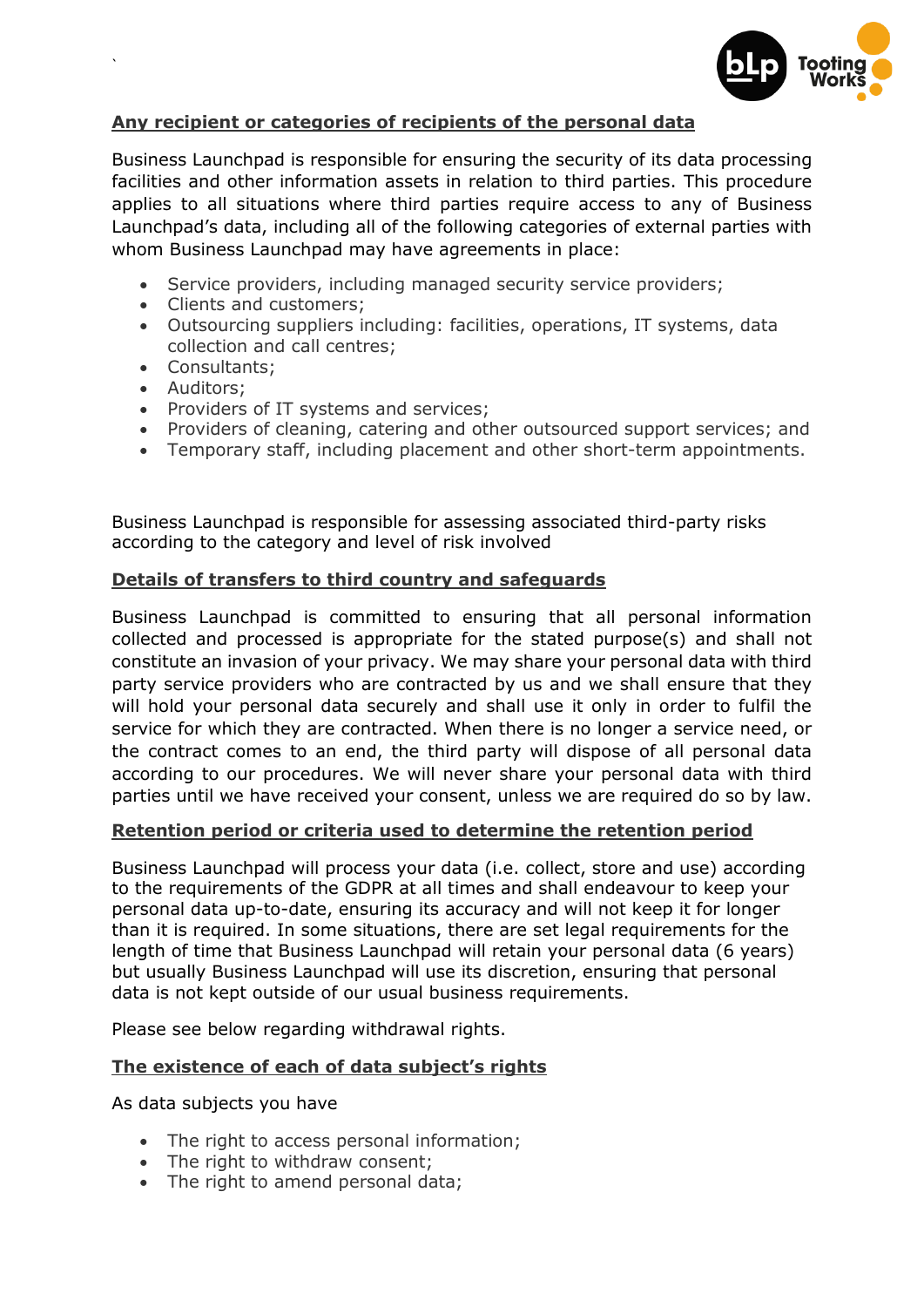

- The right to request that personal data be permanently deleted;
- The right to strict processing; and

`

• The right to raise an official complaint with the relevant authority;

# **The right to withdraw consent at any time, where relevant**

You may withdraw your consent at any time by reading our Right to Withdraw Consent Procedure 92017-I and completing the Data Subject Withdrawal of Consent Form 92017-J. Please email us at [data@businesslaunchpad.org.uk](mailto:data@businesslaunchpad.org.uk) if you wish to be sent a copy of this form.

# **The right to lodge a complaint with a supervisory authority**

You may lodge a complaint with the supervisory authority, the Information Commissioner's Office at any time

### **The source the personal data originates from and whether it came from publicly accessible sources**

We may obtain information about our data subjects from publicly accessible or third party sources such as:

- Referral parties
- Social media
- Companies House

#### **The existence of automated decision making, including profiling and information about how decisions are made, the significance and the consequences.**

We analyse data provided in order to develop an understanding of the needs of our clients so that we can design our services to meet them.